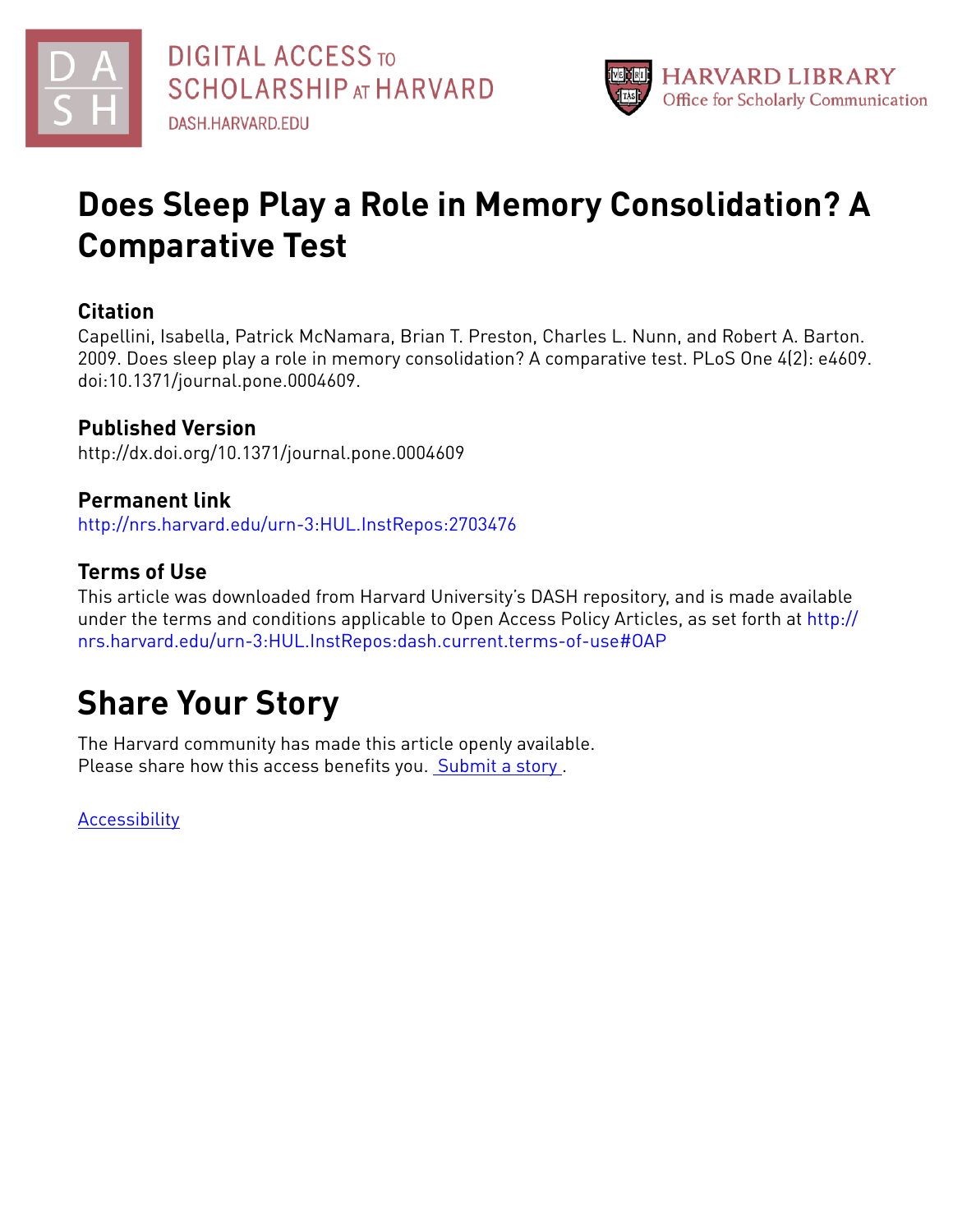## Does Sleep Play a Role in Memory Consolidation? A Comparative Test

#### Isabella Capellini<sup>1</sup>\*, Patrick McNamara<sup>2</sup>, Brian T. Preston<sup>3</sup>, Charles L. Nunn<sup>3,4,5</sup>, Robert A. Barton<sup>1</sup>

1 Department of Anthropology, Durham University, Durham, United Kingdom, 2 Department of Neurology, Boston University School of Medicine and Boston VA Healthcare System, Boston, Massachusetts, United States of America, 3 Department of Anthropology, Harvard University, Cambridge, Massachusetts, United States of America, 4 Max Planck Institute for Evolutionary Anthropology, Leipzig, Germany, 5 Department of Integrative Biology, University of California, Berkeley, California, United States of America

#### Abstract

Sleep is a pervasive characteristic of mammalian species, yet its purpose remains obscure. It is often proposed that 'sleep is for the brain', a view that is supported by experimental studies showing that sleep improves cognitive processes such as memory consolidation. Some comparative studies have also reported that mammalian sleep durations are higher among more encephalized species. However, no study has assessed the relationship between sleep and the brain structures that are implicated in specific cognitive processes across species. The hippocampus, neocortex and amygdala are important for memory consolidation and learning and are also in a highly actived state during sleep. We therefore investigated the evolutionary relationship between mammalian sleep and the size of these brain structures using phylogenetic comparative methods. We found that evolutionary increases in the size of the amygdala are associated with corresponding increases in NREM sleep durations. These results are consistent with the hypothesis that NREM sleep is functionally linked with specializations of the amygdala, including perhaps memory processing.

Citation: Capellini I, McNamara P, Preston BT, Nunn CL, Barton RA (2009) Does Sleep Play a Role in Memory Consolidation? A Comparative Test. PLoS ONE 4(2): e4609. doi:10.1371/journal.pone.0004609

Editor: Olaf Sporns, Indiana University, United States of America

Received September 19, 2008; Accepted January 15, 2009; Published February 25, 2009

Copyright: @ 2009 Capellini et al. This is an open-access article distributed under the terms of the Creative Commons Attribution License, which permits unrestricted use, distribution, and reproduction in any medium, provided the original author and source are credited.

Funding: This work was supported by NIMH grant number 1R01MH070415-01A1 to PM, RB and CN and the Max Planck Society (CN, BP). The funders had no role in study design, data collection and analysis, decision to publish, or preparation of the manuscript.

Competing Interests: The authors have declared that no competing interests exist.

\* E-mail: Isabella.Capellini@durham.ac.uk

#### Introduction

It has been suggested that sleep is of particular importance to brain processes such as memory consolidation and learning [1–4]. Experimental studies have supported this 'memory consolidation' hypothesis of sleep function by showing that sleep-deprived human and animal subjects perform poorly in learning tasks when compared to individuals that are well rested [2,5]. However, the approach and conclusions of these studies are often criticized, due to the stress associated with sleep deprivation experiments [6,7] and because memory consolidation can also occur in the absence of sleep.

The comparative study of sleep variation offers a complementary approach to investigating potential adaptive functions of sleep [8,9] and most comparative research has focused on sleep durations. The importance of sleep times is reflected by the observation that when sleep deprived, experimental human and animal subjects exhibit a 'sleep rebound' proportional to the amount of sleep lost [10], indicating that the amount of sleep, or of some specific component of sleep, is physiologically relevant. Previous comparative studies have suggested that the great interspecific variation in sleep durations observed in mammals may reflect either functional benefits or ecological constraints, or both [e.g. 9,11,12–15]. Recent analyses on mammalian sleep durations have reported a positive relationship between rapid-eye-movement (REM) sleep and mammalian whole brain volume, which has been taken as support for a cognitive function of sleep [8,12 but see 11]. While these reports are consistent with a memory related function of sleep, the brain is a complex organ, and comparative evidence suggests that functionally specific

regions have changed in size independently of whole brain size [16]. Measures of total brain size or of encephalization are therefore too coarse to substantiate the idea of a functional association between sleep and specific cognitive processes. A potentially more targeted approach is to examine sleep parameters in relation to specific brain regions that play a role in memory consolidation.

Ecologically-imposed needs for increased memory capacity should be reflected by an increase in the size of brain structures that are responsible for memory processing and consolidation [17]. For example, spatial memory is important in animals that hoard food because it improves their ability to retrieve stored food at a later time, which in turn enhances fitness. The hippocampus is one of the most important brain structures involved in spatial memory processing and memory retention, and studies in birds have shown that hippocampal volumes and hippocampal neuron numbers are higher in species and populations that cache food relative to those that do not exhibit such behaviour [17–19]. Similarly, if sleep serves a specific function with regard to memory consolidation and learning, we expect that greater memory-related demands result in a greater need for sleep. Those brain structures that are devoted to memory processing and learning therefore should be positively associated with sleep durations.

Many brain regions are involved in the diverse aspects of memory formation, but those hypothesised to have prominent roles in forming adaptively relevant associations in mammals include the hippocampus, amygdala and neocortex [17,20–24]. During sleep a variety of brain structures are in a highly activated state, including those specifically linked to memory consolidation and learning.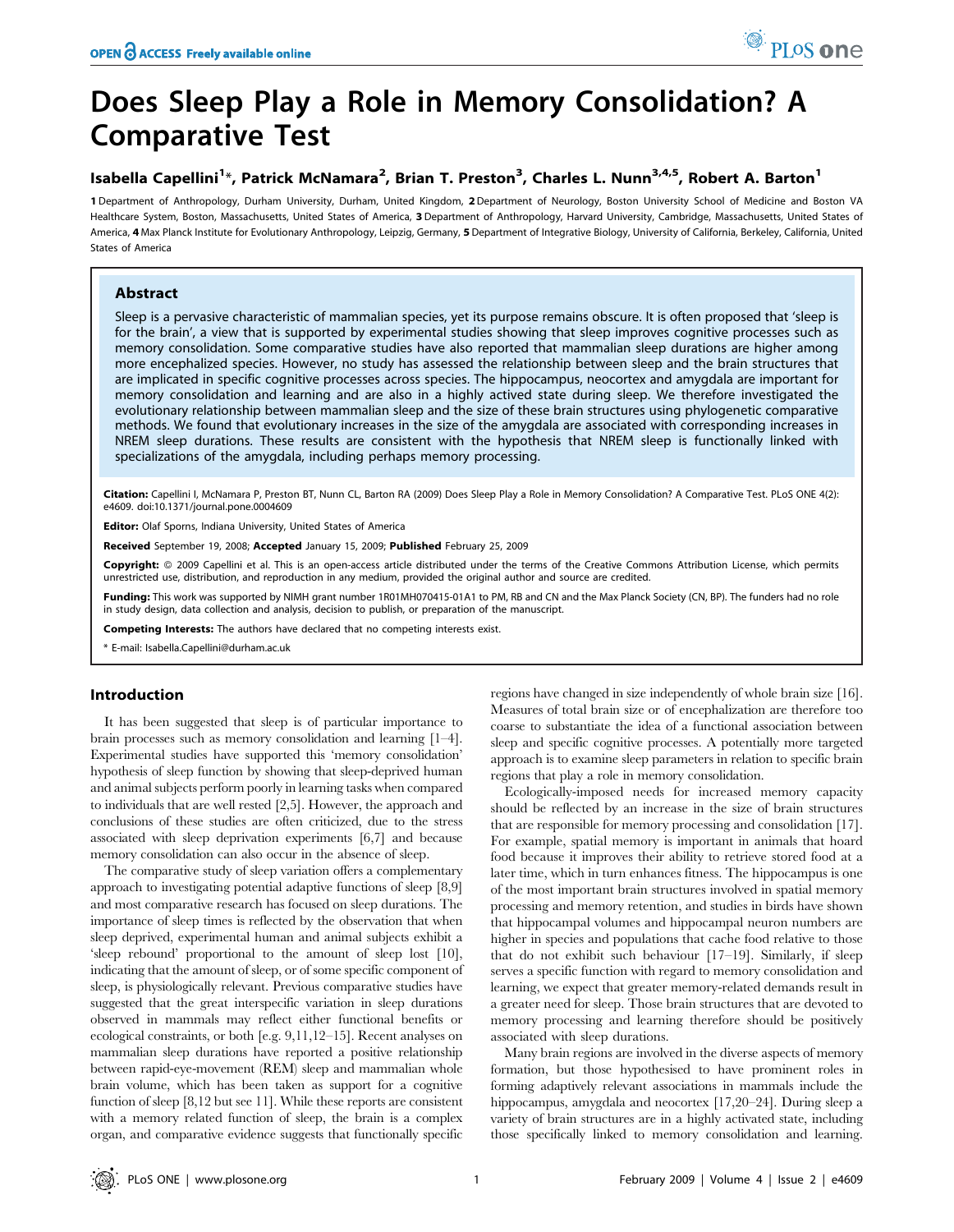Interactions of the amygdala and hippocampus with one another and the neocortex during NREM sleep are well documented [25], while the outflow from the hippocampus to the neocortex is inhibited during REM but not NREM sleep [22,25]. Recent studies converge on the conclusion that procedural and emotional forms of memory benefit from both REM and NREM sleep, while episodic memory benefits only from NREM sleep [4,26–28].

Here we test the hypothesis that sleep is involved in memory consolidation and learning processes, predicting that evolutionary increases in the relative size of mammalian neocortical, hippocampal, and amygdalar regions will be associated with increased durations of REM and NREM sleep. We test these predictions by conducting phylogenetically controlled analyses of mammalian sleep durations and brain structures.

#### Materials and Methods

We constructed a dataset of mammalian sleep durations (REM and NREM sleep times in hours/day) from an exhaustive search of the published literature [29; data available at http:// www.bu.edu/phylogeny/index.html]. In previous analyses of this dataset we found that when sleep was recorded for less than 12 hours, sleep times were significantly underestimated, and that EEG studies tended to have lower estimates of sleep durations relative to non-EEG behavioural studies [11]. We thus restricted our analyses to studies that recorded sleep durations with EEG equipment for at least 12 hours. We excluded monotremes and aquatic mammals because their peculiar sleep architecture may not be comparable to that of terrestrial mammals [9,30].

We extracted data on overall brain volume and the total volumes of individual brain components from a paper that employed uniform measurement procedures across species [31]. Data on neocortical and hippocampal volumes were available for 14 species in our sleep dataset, and data on amygdalar volumes for 13 species. Our final dataset comprised eight primates, one tree shrew, three 'insectivores', and two rodents (see Appendix S1). All variables were log-transformed to achieve normality.

Because closely related species tend to exhibit similar sleep durations [11], we implemented statistical methods that explicitly incorporate phylogeny to account for the lack of statistical independence in the data due to common ancestry [32–35]. Specifically we used the program BayesTraits [36,37] to perform a multiple regression analysis with the method of phylogenetic generalized least squares (PGLS). PGLS converts the phylogeny into a variance-covariance matrix of species relationships, which is then used to weight the parameters of regression analysis estimated with maximum likelihood [ML, 36,37]. We based our tests on the mammalian phylogenetic tree by Bininda-Emonds et al. [38] with updated branch lengths [39].

For each brain structure volume we calculated the volume of the remaining brain as a log-transformed difference from total brain volume, and used these volumes to account for the scaling of brain components with total brain volume [40]. We used 'the rest of the brain' for each individual structure instead of total brain volume when controlling for scaling effects because total brain volume includes the volume of the structure of interest. Our procedure thus ensured that the brain structure of interest was not represented on the X and Y axes simultaneously. REM and NREM sleep times were tested against each structure volume and corresponding volume of the remaining brain with multiple regression in PGLS. This allowed us to control for both phylogenetic relatedness of species and for scaling effects. We controlled for multiple testing using the false discovery rate test [FDR, 41,42]. All tests were two-tailed with  $\alpha$  = 0.05.

#### Results

After controlling for scaling effects, NREM sleep increased with amygdala volume (amygdala:  $t_{10} = 4.60$ , p = 0.001, rest of the brain:  $t_{10} = -4.74$ , p $< 0.001$ , model- $R^2 = 0.70$ ; Figure 1) while the correlations with neocortex and hippocampus volumes were not significant (neocortex:  $t_{11} = -0.77$ ,  $p = 0.458$ , rest of the brain:  $t_{11} = 0.65$ , p = 0.527, model- $R^2 = 0.06$ ; hippocampus:  $t_{11} = 1.89$ ,  $p = 0.086$ , rest of the brain:  $t_{11} = -1.93$ ,  $p = 0.080$ , model- $R^2$  = 0.26). We found no significant association between REM sleep durations and any of the brain structures we used (amygdala:  $t_{10} = 1.27$ , p = 0.232, rest of the brain:  $t_{10} = -1.39$ , p = 0.195, model- $R^2 = 0.16$ ; neocortex:  $t_{11} = -1.71$ , p = 0.115, rest of the brain:  $t_{11} = 1.53$ ,  $p = 0.153$ , model- $R^2 = 0.22$ ; hippocampus:  $t_{11} = 0.11$ , p = 0.918, rest of the brain:  $t_{11} = -0.26$ , p = 0.793, model- $R^2$  = 0.02). After controlling for multiple testing, NREM sleep remained significantly correlated with amygdalar volume (FDR estimated threshold of significance:  $\alpha$  = 0.008).

#### **Discussion**

We found that evolutionary increases in NREM sleep durations were correlated with evolutionary increases in the size of the amygdala, and this effect was independent of both scaling effects and phylogeny. We found no evidence of positive relationships between REM sleep and brain structures implicated in memory consolidation and learning. The hippocampus showed a tendency to increase with NREM sleep, although this relationship was not statistically significant  $(p<0.09)$ . Sample sizes are however



Figure 1. NREM sleep time and amygdala. NREM sleep durations increase with relative amygdalar volumes after accounting for scaling effects  $[(NREM sleep time) = 1.50+0.66 * (amygdala volumes) - 0.45 *$ (rest of the brain); see text]. The plot shows relative amygdalar volumes, which were calculated with a phylogenetically corrected regression of amygdalar volumes on the rest of the brain, using ML in PGLS (see methods). Species number: (1) Microcebus murinus, (2) Rattus norvegicus, (3) Nannospalax ehrenbergi, (4) Tupaia glis, (5) Callithrix jacchus, (6) Pan troglodytes, (7) Saimiri sciureus, (8) Papio hamadryas, (9) Erythrocebus patas, (10) Macaca mulatta, (11) Tenrec ecaudatus, (12) Erinaceus europaeus, (13) Aotus trivirgatus.

doi:10.1371/journal.pone.0004609.g001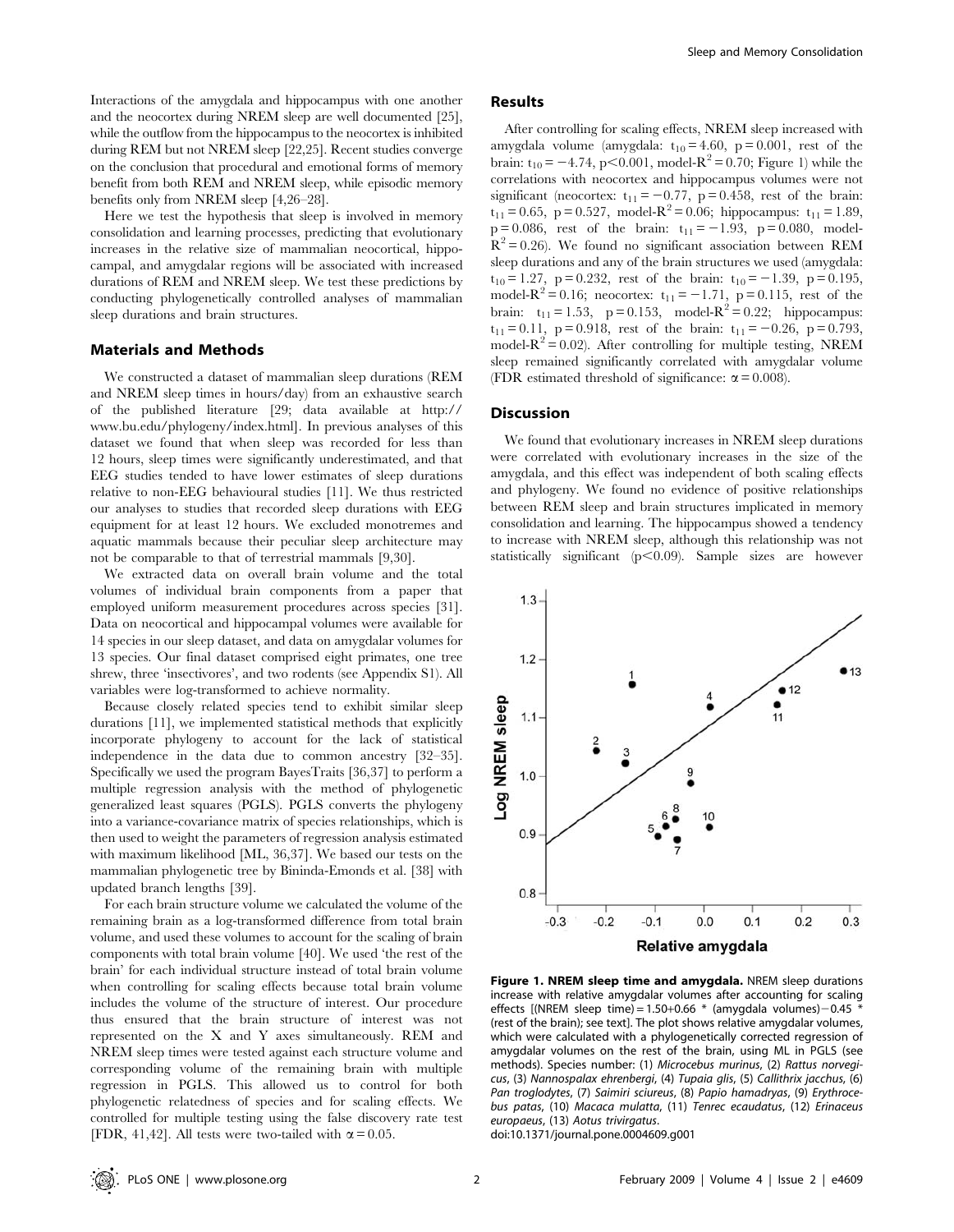relatively limited in our analyses, and it would be worthwhile to reassess this relationship once more data on sleep and brain regions have accumulated.

Our results are broadly consistent with electrophysiological, computational and neuroimaging studies that functionally link NREM slow wave sleep with information flow from amygdalarhippocampal structures to neocortical sites during sleep [3,22,25,26,28,43], but suggest that the amygdala is the key locus of anatomical change in sleep-regulated memory enhancement. These studies converge on a two-step model of memory consolidation that suggests an initial information transfer from the hippocampal-amygdalar complexes to neocortical sites during NREM slow wave sleep, and then a later integration of this information into existing semantic memory networks in the neocortex during REM sleep. Thus both the amygdala and the hippocampus are active during NREM sleep and only the amygdala is active during both sleep states. This may explain why we could detect a stronger link between the amygdala and NREM sleep than between the hippocampus and NREM sleep with currently available data. Insufficient comparative data exist to determine which part of the amygdala correlates most strongly with NREM sleep. The amygdala is an heterogeneous structure comprising nuclei with divergent projection systems [44]. Despite such differences, however, these nuclei have strong reciprocal connections and evolved together in a closely coordinated fashion [45].

We found no association between neocortical volumes and sleep durations. Although this result is surprising, the neocortex includes different subdivisions that undertake different functions [17] and the lack of association with sleep in our results might reflect this composite nature of the neocortex as well as small sample sizes. At present, however, sample sizes on volumes of neocortical subdivisions are not sufficient to investigate this possibility. An alternative hypothesis is that the neocortex might respond more strongly to sleep intensity than to sleep durations (see below).

Our results conflict with interpretations from some previous comparative studies of brain size and sleep durations. For example, Lesku et al. [12] found that mammals with relatively larger brains engage in relatively more REM sleep, and they concluded that this association indicates that REM sleep is important for memory consolidation, learning or other cognitive functions. In contrast, we found that NREM sleep durations, but not REM sleep durations, were linked with brain regions involved in memory processing. Although it is possible that Lesku et al. [12]

#### References

- 1. Wagner U, Gais S, Born J (2001) Emotional memory formation is enhanced across sleep intervals with high amounts of rapid eye movement sleep. Learn Memory 8: 112–119.
- 2. Smith C (1995) Sleep states and memory processes. Behav Brain Res 69: 137–145.
- 3. Stickgold R, Walker MP (2007) Sleep-dependent memory consolidation and reconsolidation. Sleep Med 8: 331–343.
- 4. Walker MP, Stickgold R (2006) Sleep, memory and plasticity. Ann Rev Psychol 57: 139–166.
- 5. Bonnet M (2005) Sleep fragmentation. In: Kushida C, ed. Sleep deprivation: basic science, physiology and behavior. New York: Marcel Dekker. pp 103–120.
- 6. Siegel JM (2001) The REM sleep-memory consolidation hypothesis. Science 294: 1058–1063.
- 7. Vertes RP (2004) Memory consolidation in sleep: dream or reality. Neuron 44: 135–148.
- 8. Zepelin H (1989) Mammalian sleep. In: Kryger MH, Roth T, Dement WC, eds. Principles and practices of sleep medicine. Philadelphia: Saunders. pp 30–49.
- 9. Zepelin H, Siegel JM, Tobler I (2005) Mammalian sleep. In: Kryger MH, Roth T, Dement WC, eds. Principles and practices of sleep medicine. 4th ed. New York: Saunders. pp 91–100.
- 10. Tobler I (2000) Phylogeny and sleep regulation. In: Kryger MH, Roth T, Dement WC, eds. Principles and practices of sleep medicine. Philadelphia: Saunders. pp 72–81.

identified a more generalized relationship between REM sleep and overall brain function, a subsequent study was unable to confirm this pattern when using more comparable data and different methods [11]. Thus, while our analyses provide some evidence for a memory-related function of sleep in relation to specific brain structures, there is conflicting evidence regarding the involvement of sleep in whole brain function.

Other aspects of sleep architecture are likely to be important in sleep function and evolution, particularly sleep intensity. Slowwave activity during NREM sleep is considered to be a measure of sleep intensity and is implicated in the homeostatic regulation of sleep; sleep deprived subjects experience increases in slow-wave activity as well as the duration of subsequent sleep periods [46,47]. Thus, memory related demands of sleep might also be met by an increase in sleep intensity. Unfortunately, there are insufficient comparative data currently available to investigate how sleep intensity may interact with sleep durations and brain structure in generating the benefits of sleep.

Our analyses were limited by the availability of data on both brain structures and sleep durations and require confirmation when larger sample sizes become available. Our study nonetheless reveals the first evidence of correlated evolution between sleep and specific brain structures, and provides support for the idea that memory consolidation may be among the ultimate functions of sleep.

#### Supporting Information

#### Appendix S1 Sleep & Brain data

Found at: doi:10.1371/journal.pone.0004609.s001 (0.01 MB XLS)

#### Acknowledgments

We wish to thank Erica Harris and Nikita Patel for their help with the database of sleep traits and logistic support, Chris Venditti and Chris Organ for their advice with the analysis in BayesTraits.

#### Author Contributions

Conceived and designed the experiments: PM CLN RB. Analyzed the data: IC CLN. Wrote the paper: IC PM BTP CLN RB. Helped collect the data: IC PM BTP CLN RB. Analyzed the data: BTP CLN RB.

- 11. Capellini I, Barton RA, McNamara P, Preston BT, Nunn CL (2008) Phylogenetic analysis of the ecology and evolution of mammalian sleep. Evolution 62: 1764–1776.
- 12. Lesku JA, Roth TC, Amlaner CJ, Lima SL (2006) A phylogenetic analysis of sleep architecture in mammals: the integration of anatomy, physiology and ecology. Am Nat 168.
- 13. Allison T, Cicchetti DV (1976) Sleep in mammals: ecological and constitutional correlates. Science 194: 732–734.
- 14. Elgar MA, Pagel MD, Harvey PH (1988) Sleep in mammals. Anim Behav 36: 1407–1419.
- 15. Preston BT, Capellini I, McNamara P, Barton RA, Nunn CL (2009) Parasite resistance and the adaptive significance of sleep. BMC Evolutionary Biology 9: 7.
- 16. Barton RA, Harvey PA (2000) Mosaic evolution of brain structure in mammals. Nature 405: 1055–1057.
- 17. Striedter GF (2005) Principles of brain evolution. Sunderland, Massachusetts (USA): Sinauer Associates, Inc. Publishers.
- 18. Krebs JR (1990) Food-storing birds: adaptive specialization in brain and behaviour? Phil Trans R Soc Lond B 329: 153–160.
- 19. Roth TCI, Pravosudov VV (2008) Hippocampal volumes and neuron numbers increase along a gradient of environmental harshness: a large-scale comparison. Proc R Soc, Lond B 276: 401–405.
- 20. Squire LR, Zola SM (1996) Structure and function of declarative and nondeclarative memory systems. PNAS 93: 13515–13522.